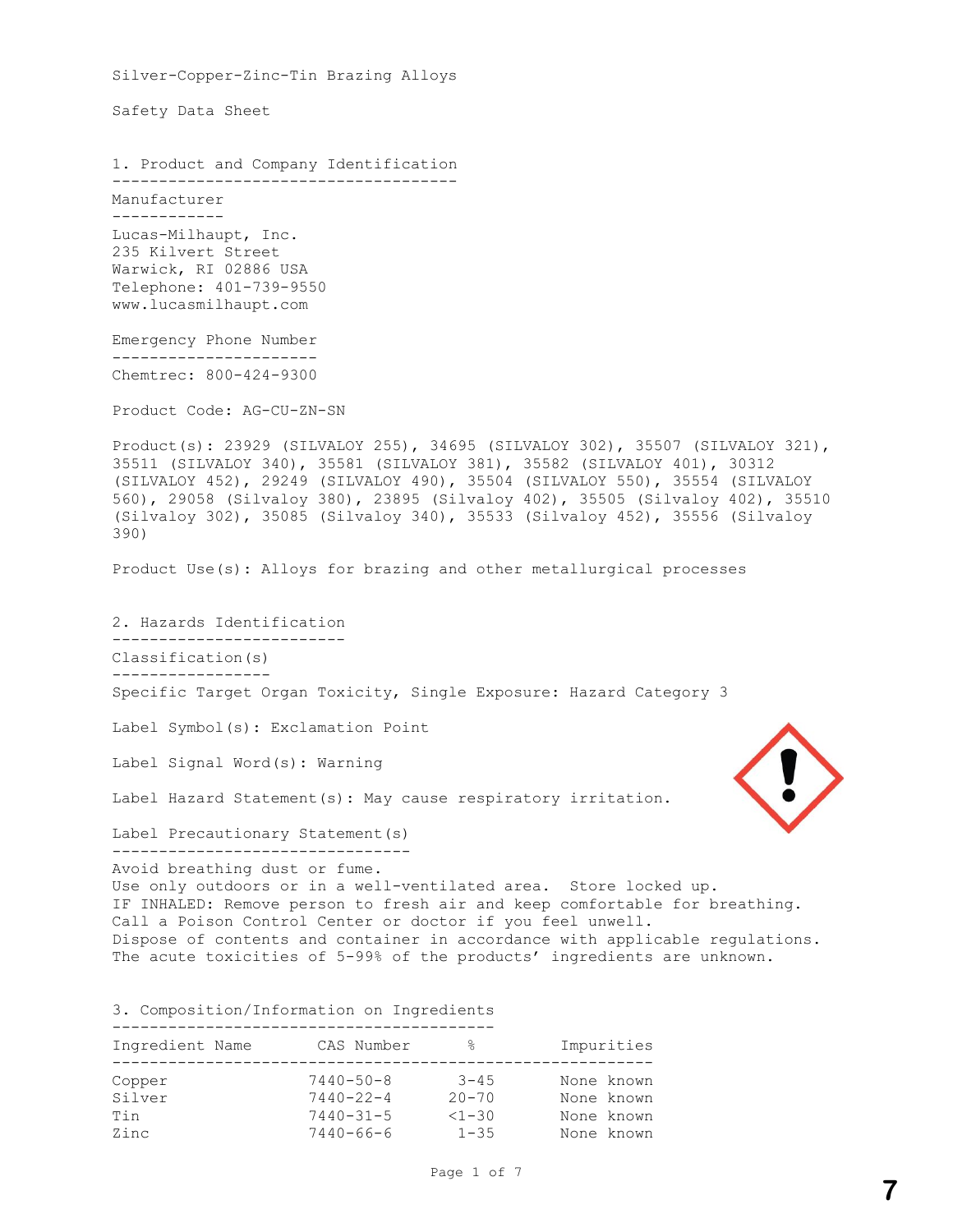4. First Aid Measures --------------------- Eye  $---$ Flush affected areas with water for at least fifteen minutes. Seek medical assistance if necessary. Skin ---- Remove contaminated clothing. Wash affected area with large quantities of water for at least five minutes. Seek medical attention if necessary. Launder or dry-clean clothing before reuse. Ingestion --------- If subject is conscious, induce vomiting. If unconscious or convulsive, seek immediate medical assistance. Do not give anything by mouth to an unconscious or convulsive person. Inhalation ---------- If signs and symptoms of toxicity are observed, remove subject from area, administer oxygen, and seek medical attention. Keep the subject warm and at rest. Perform artificial respiration if breathing has stopped. Note to Physician or Poison Control Center ------------------------------------------ None of the components are acutely toxic by ingestion, nor are they absorbed through the skin. Long-term chronic exposure may cause argyria. 5. Fire Fighting Measures ------------------------- Fire and Explosion Hazards -------------------------- These products are non-flammable and non-explosive. If present in a fire or explosion, they may emit fumes of the constituent metals or their oxides. Extinguishing Media ------------------- Use dry chemical. Do not use water. Fire Fighting Instructions -------------------------- If fighting a fire in which these products are present, wear a self-contained breathing apparatus with full facepiece operated in pressure-demand or other positive pressure mode. 6. Accidental Release Measures ------------------------------ Methods and Materials --------------------- If a finely-divided form of product is spilled, clean up spillage so as to minimize dispersion of dust. Either wet sweeping or vacuuming using HEPA filtration is recommended. Personal Precautions

--------------------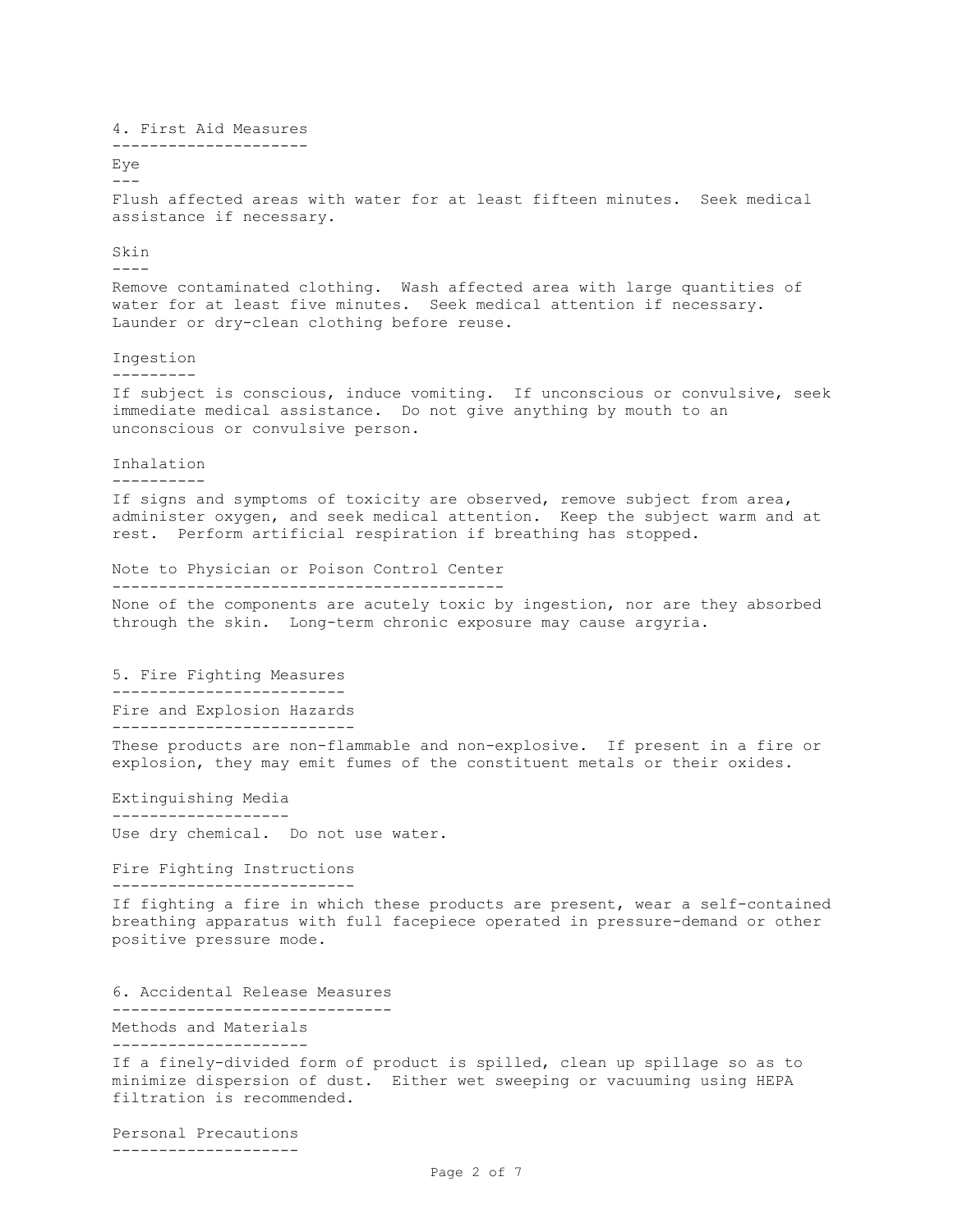Avoid contact with skin, eyes, and mucous membranes. Environmental Precautions ------------------------- Prevent spills from entering sewers or contaminating soil. 7. Handling and Storage ----------------------- Handling Precautions -------------------- No special handling precautions are required. Work and Hygiene Practices -------------------------- To prevent ingestion following use of the product, wash hands and face before eating, drinking, applying cosmetics, or using tobacco. Remove contaminated clothing or protective equipment before entering eating/drinking areas. Storage Precautions ------------------- Do not store in proximity to incompatible materials (see Section #10). 8. Exposure Controls and Personal Protection -------------------------------------------- Ingredients - Exposure Limits ----------------------------- Copper ACGIH TLVs: 0.2 mg/m3 TWA (fume); 1 mg/m3 TWA (dusts and mists) OSHA PELs: 0.1 mg/m3 TWA (fume); 1 mg/m3 TWA (dusts and mists) Silver ACGIH TLV: 0.1 mg/m3 TWA (metal) OSHA PEL: 0.01 mg/m3 TWA Tin ACGIH TLV: 2 mg/m3 TWA OSHA PEL: 2 mg/m3 TWA Zinc ACGIH TLVs (as ZnO): 2 mg/m3 TWA; 10 mg/m3 STEL (respirable fractions) OSHA PEL: 5 mg/m3 TWA (as respirable fraction of ZnO dust or fume) Ingredients – Biological Limits ------------------------------- Copper No ACGIH BEI(s) or other biological limit(s) Silver No ACGIH BEI(s) or other biological limit(s) Tin No ACGIH BEI(s) or other biological limit(s) Zinc No ACGIH BEI(s) or other biological limit(s) Engineering Controls -------------------- Use dilution or local exhaust ventilation adequate to maintain concentrations of all components and their byproducts to within their applicable standards. Eye/Face Protection ------------------- Wear eye protection adequate to prevent eye contact with the product and injury if the products are used with a flame. Plastic-frame spectacles with side shields are recommended.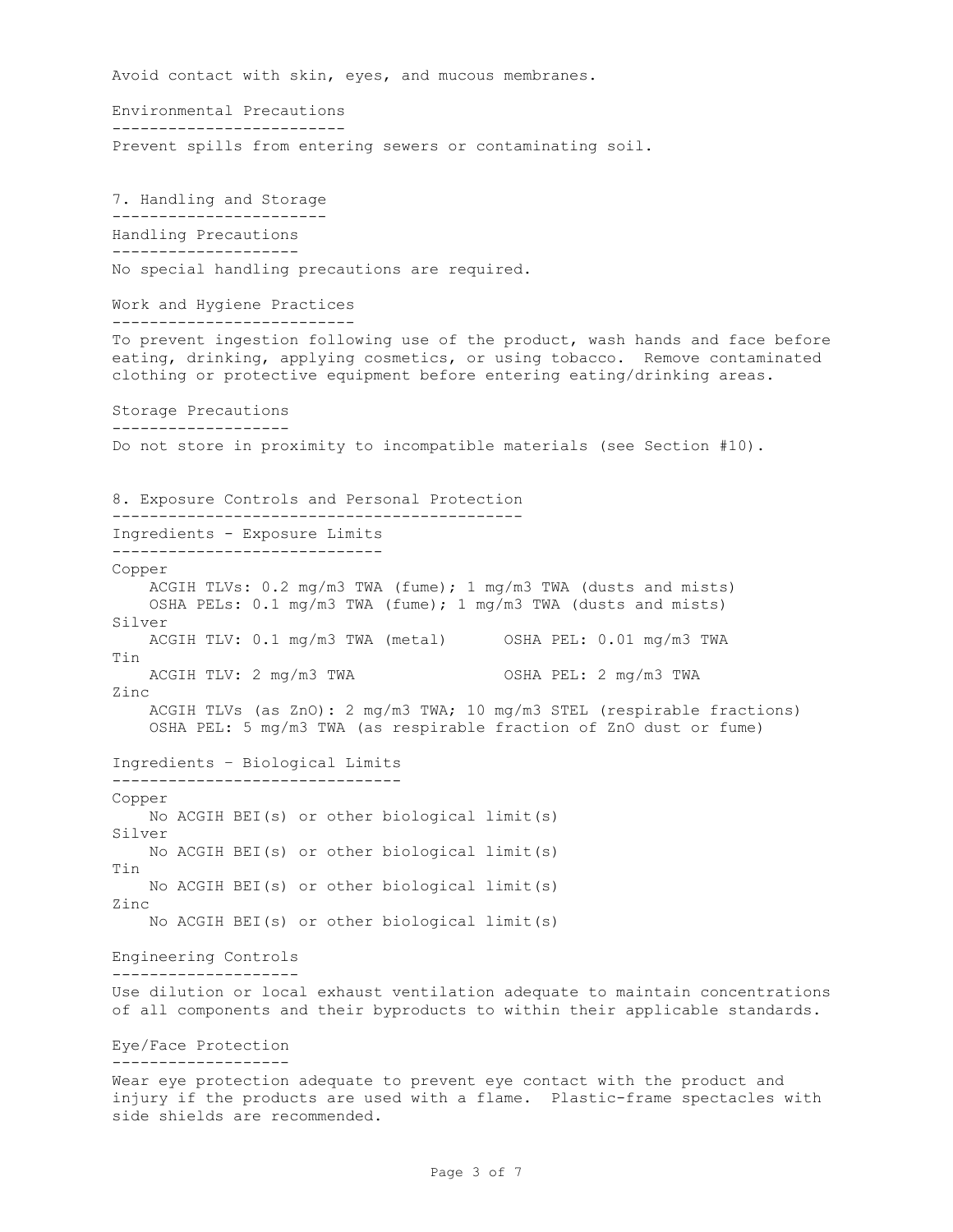Skin Protection --------------- Wear protective gloves and clothing to prevent skin injuries if the products are used with a flame. Avoid flammable fabrics.

Respiratory Protection ----------------------

If an exposure level to a component(s) exceeds an applicable standard, use a NIOSH-approved respirator having a configuration (facepiece, filter media, assigned protection factor, etc.) effective for the concentration of the component(s) generated. For guidance on selection and use of respirators, consult American National Standard Z88.2 (ANSI, New York, NY 10036, USA).

9. Physical and Chemical Properties -----------------------------------

Appearance: White to light-yellow metals, various forms Odor: none Odor threshold: not applicable pH: not applicable Melting Point: >1,195F./646C. Freezing point: not applicable Boiling point/boiling range: not determined Flash Point: not applicable Evaporation Rate: not applicable Flammability Class: not applicable Lower Explosive Limit: not applicable Upper Explosive Limit: not applicable Vapor pressure: not applicable Vapor density: not applicable Relative density (H2O): 8.7-9.5 Solubility (H2O): insoluble Oil-water partition coefficient: not applicable Autoignition Point: not applicable Decomposition temperature: not applicable Viscosity: not applicable

10. Stability and Reactivity

---------------------------- Reactivity: none reasonably foreseeable Stability: stable Hazardous Polymerization: will not occur Risk of Dangerous Reactions: silver and copper can form unstable acetylides in contact with acetylene gas.

Incompatible Materials ----------------------

Acetylene; ammonia; azides; nitric acid; halogens; ethylene imine; ethylene oxide; chlorine trifluoride; sulfuric acid; peroxides; peroxyformic acid; oxalic acid; tartaric acid; 1-bromo-2-propyne; permonosulfuric acid; hydrazine mononitrate; hydrazoic acid; hydrogen sulfide; bromates, chlorates, and iodates of alkali and alkali earth metals; hydroxylamine; selenium; tellurium; carbon disulfide; cupric nitrate.

Hazardous Decomposition Products -------------------------------- Heating to elevated temperatures may liberate metal/metal oxide fumes.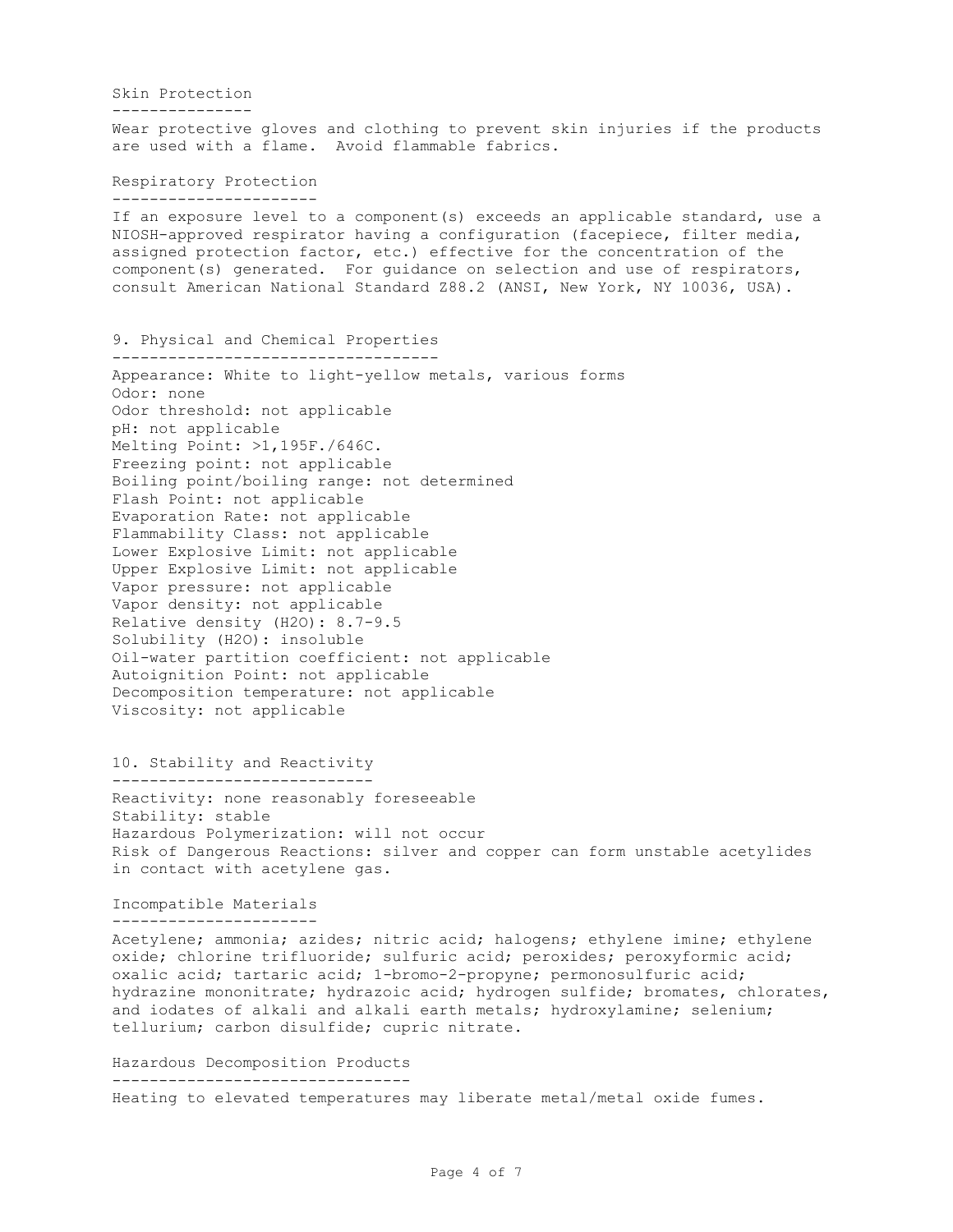11. Toxicological Information ----------------------------- This product has not been tested for toxicology by the manufacturer. Ingredients - Toxicological Data -------------------------------- Copper LD50: No data available LC50: No data available Silver LD50:  $>2,000$  mg/kg (oral/rat) LC50: No data available Tin LD50: No data available LC50: No data available Zinc LD50: No data available LC50: No data available Primary Routes(s) of Entry -------------------------- Ingestion; inhalation. Eye Hazards ----------- Eye contact with these products in finely-divided forms may cause irritation, conjunctivitis, ulceration of the cornea, and/or argyria, a permanent gray discoloration of the eyes, skin, mucous membranes, and respiratory tract. Skin Hazards ------------ Skin contact with these products, particularly in finely-divided forms, may cause irritation, argyria, discoloration, and/or contact dermatitis. Ingestion Hazards ----------------- Ingestion of these products may cause nausea, vomiting, and gastrointestinal irritation. Inhalation Hazards ------------------ Inhalation of toxicologically-significant quantities of the components is unlikely when the product is used in accordance with instructions and specified protective measures (see Section #8). Symptoms Related to Overexposure -------------------------------- Pre-existing pulmonary diseases (e.g., bronchitis, asthma) may be aggravated by inhalation overexposure, particularly as fume. Delayed Effects from Long Term Overexposure ------------------------------------------- Chronic overexposure by inhalation and/or ingestion may aggravate preexisting diseases of the liver, kidneys, and gastrointestinal system. Carcinogenicity --------------- The product contains no chemicals classified as potential or demonstrated carcinogens by IARC, NTP, or OSHA. Germ Cell Mutagenicity ---------------------- The product contains no chemicals determined to be germ cell mutagens.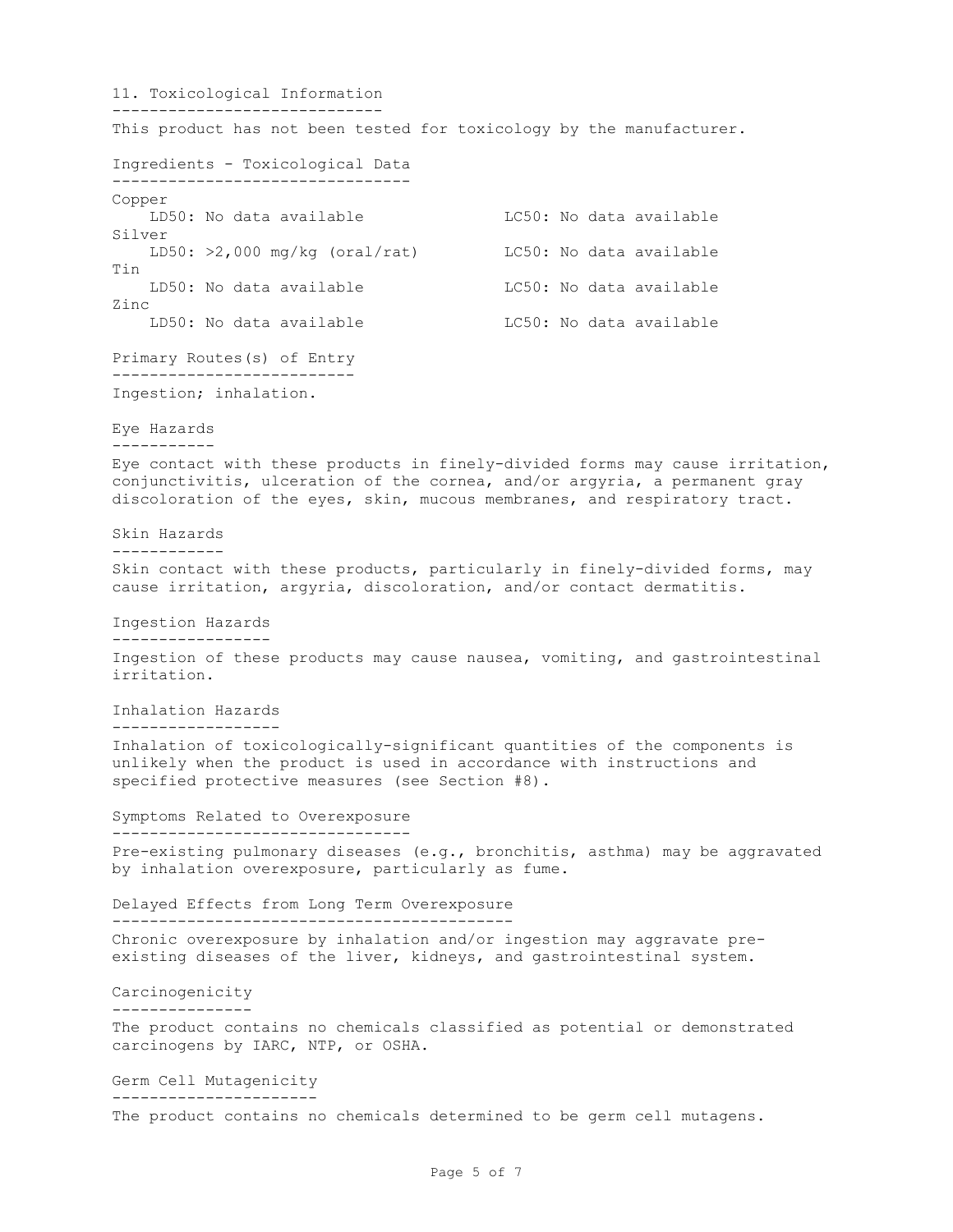Reproductive Effects -------------------- The product contains no chemicals determined to be damaging to fertility or to the unborn child. Acute Toxicity Estimates ------------------------ LD50 (oral): >2,000 mg/kg LD50 (dermal): no data available LC50: no data available Interactive Effects of Components: no data available 12. Ecological Information -------------------------- No ecological data is available for the product or its components. Ozone Depletion Potential: This product contains no ingredients listed in the Annexes to the Montréal Protocol on Substances that Deplete the Ozone Layer. 13. Disposal Considerations --------------------------- Do not discharge waste product into sanitary or storm sewers or allow it to contaminate soil. Consult applicable Federal, State/Provincial, and local regulations. 14. Transport Information ------------------------- Transport is not regulated by USDOT, TDG (Canada), IATA, or IMO. 15. Regulatory Information -------------------------- United States Regulatory Information ------------------------------------ All components of this product are listed on the EPA's TSCA inventory. SARA Hazard Classes: Chronic Health Hazard SARA Section 313 Notification ----------------------------- These products contain these components in concentrations >1% (>0.1% for carcinogens) subject to Section 313 of the Emergency Preparedness and Community Right-to-Know Act (EPCRA) of 1986 and of 40CFR, Part 372: 1. Copper (CASRN 7440-50-8) 2. Silver (CASRN 7440-22-4) Canadian Regulatory Information ------------------------------- All components of these products are listed on either the Domestic Substances List (DSL) or the Nondomestic Substances List (NDSL). WHMIS Class(es) and Division(s): D2B Components on Ingredients Disclosure List: 1. Copper, elemental (CASRN 7440-50-8) 2. Silver, elemental (CASRN 7440-22-4)

Page 6 of 7

3. Tin, elemental (CASRN 7440-31-5)